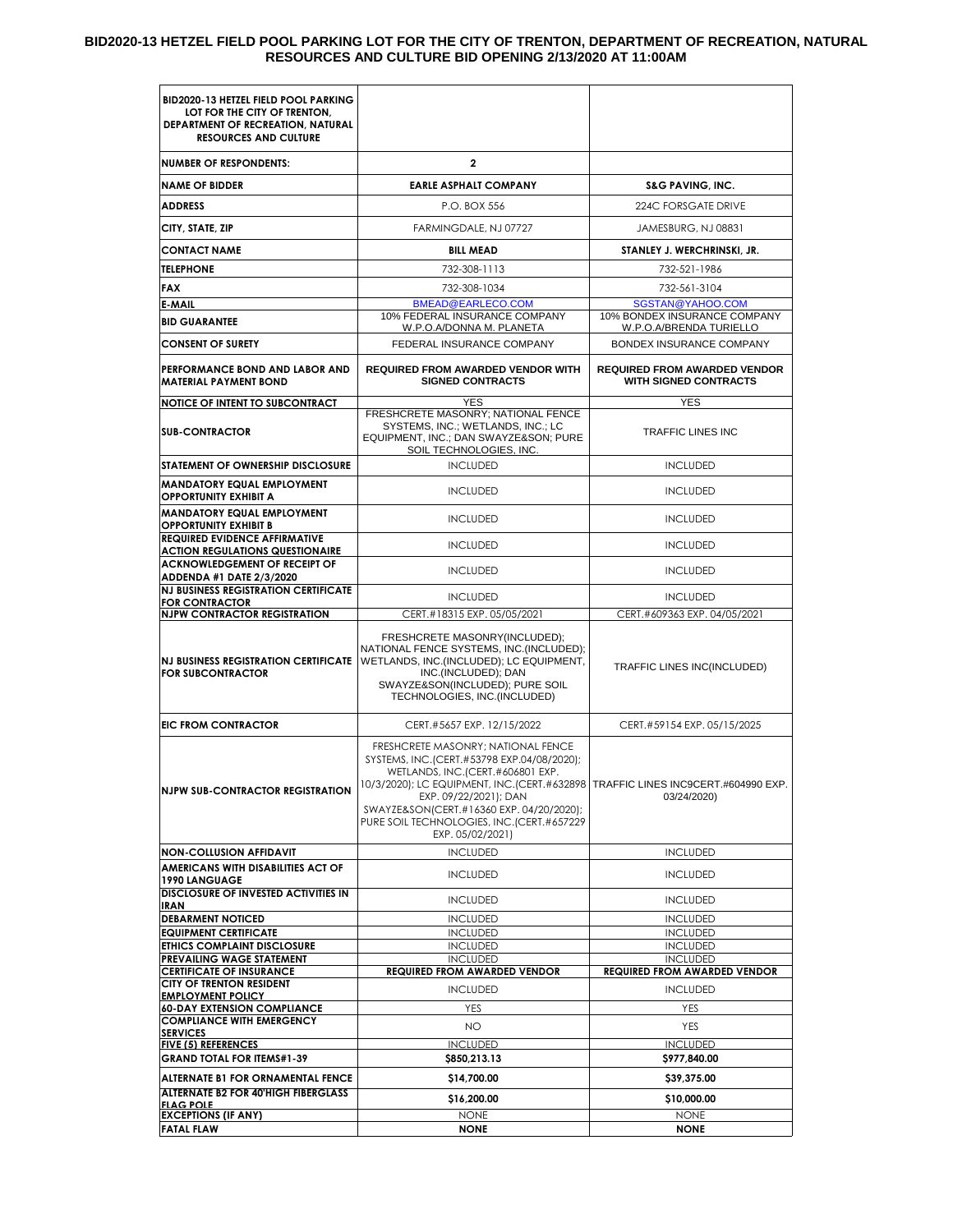BID FORM UNIT } LES

 $\mu$ PP- FCT #13274.001 **WY 2020 - Revised FEBRUARY 03, 2020** 

| BID ITEM#             | <b>SECTION DESCRIPTION</b>                                                                                                          | MEASURE<br>SINI                  | <b>QUANTITY</b><br>ESTIMATE | <b>UNIT PRICE</b> | <b>TOTAL PRICE</b>        |
|-----------------------|-------------------------------------------------------------------------------------------------------------------------------------|----------------------------------|-----------------------------|-------------------|---------------------------|
| $\blacktriangleright$ |                                                                                                                                     |                                  |                             |                   |                           |
|                       | documents<br>Site Demonition - includes mobilization and all demonition<br>required to complete the project as per the construction | .<br>ن                           |                             | XXXXXXX           | \$59,578.13               |
| N                     | Soil Erosion and Sediment Control Measures                                                                                          | $\sim$                           |                             | \$XX,XXX.xx       | \$2,900.00                |
| ω                     | Site Preparation And Earthwork                                                                                                      | <u>اني</u>                       |                             | \$XX,XXX.xx       | \$80,000.00               |
| 4                     | Off-site Disposal of Historic fill material                                                                                         | <b>NO1</b>                       | 0091                        | 60.00             | \$60,000.00               |
| C٦                    | <b>Timber Guide Rail</b>                                                                                                            | Г.<br>Г.                         | 200                         | \$130.00          | \$26,000.00               |
| ග                     | Parking Area Striping                                                                                                               | 듀                                | 1,300                       | \$2.20            | \$2,860.00                |
|                       | <b>ADA Compliant painted markers</b>                                                                                                | TINU                             | ω                           | 00.09\$           | \$180.00                  |
| $\infty$              | Stop Bar, 1' Wide                                                                                                                   | $\frac{1}{1}$                    | ີຕ                          | \$13.00           | \$195.00                  |
| စ                     | Traffic Arrow Marking                                                                                                               | DINL                             | $\vec{0}$                   | \$30.50           | \$305.00                  |
| $\vec{0}$             | <b>Ornamental Bench</b>                                                                                                             | <b>UNIT</b>                      | <b>Ch</b>                   | \$2,800.00        | $\left[414,000.00\right]$ |
| ≐                     | Ornamental Trash Receptacle                                                                                                         | S<br>HIN                         | $\omega$                    | \$2,800.00        | \$8,400.00                |
|                       |                                                                                                                                     | uniess identified as "By Others" |                             |                   |                           |

Earle HSPIRLA

**BID FORM - UNIT PRICES** 

HETZEL FIELD POOL PARKING LOT

190 NORTH OLDEN AVE.

CITY OF TRENTON, MERCER COUNTY, NEW JERSEY

BID SCHEDULE:

The undersigned proposes to furnish all labor, equipment and materials as indicated below and as outlined in the plans and/or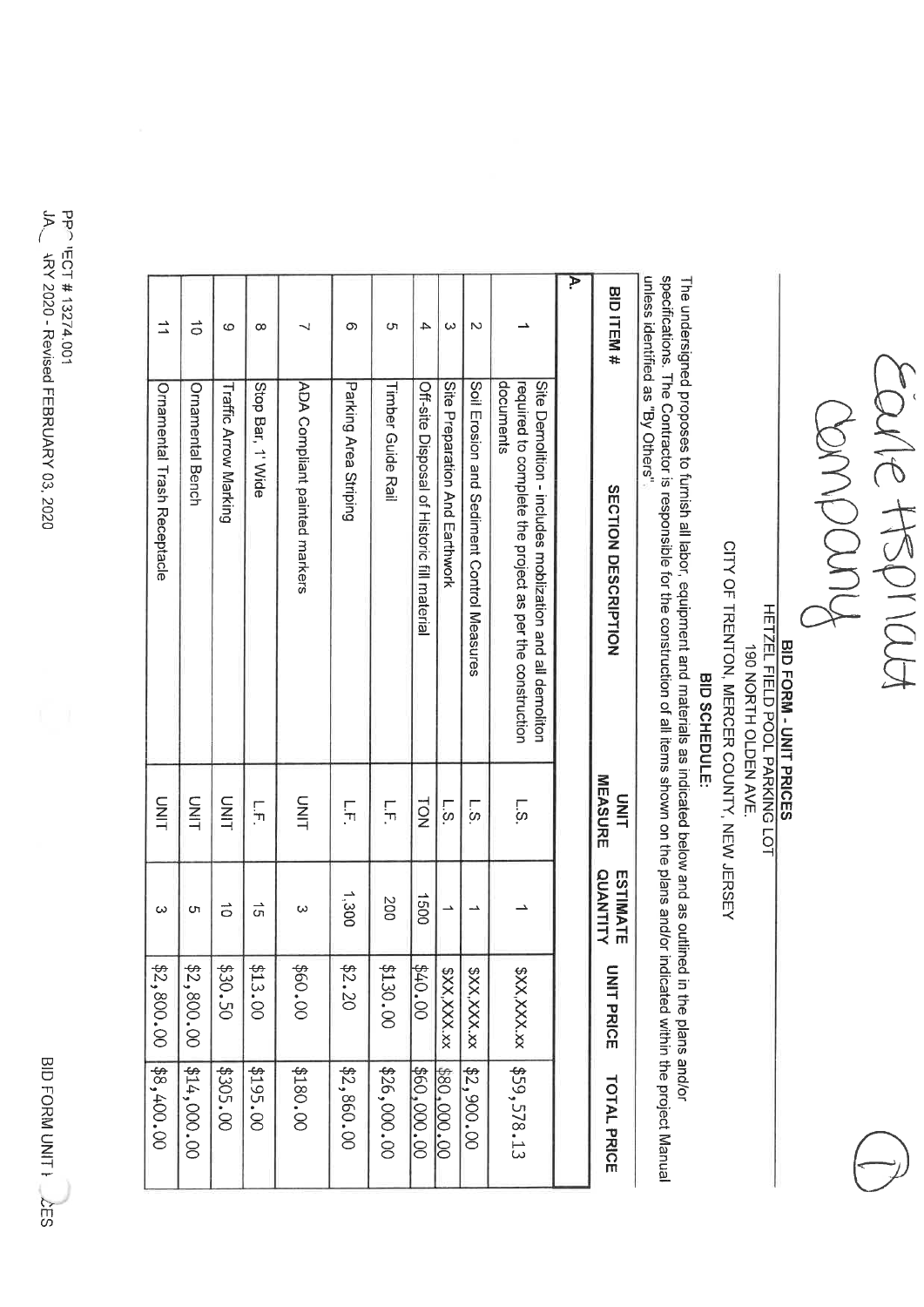| $\vec{D}$            | Metal Tree<br><b>Grate</b>                                             | DNIT                      | 4                     | \$4,150.00  | \$16,600.00 |
|----------------------|------------------------------------------------------------------------|---------------------------|-----------------------|-------------|-------------|
| ದ                    | Pernanent Metal Bollard                                                | TIND                      | $\overline{z}$        | \$2,600.00  | \$54,600.00 |
| $\overrightarrow{4}$ | Rain Garden Educational Sign                                           | SIM                       | د۔                    | \$1,950.00  | \$1,950.00  |
| $\vec{5}$            | Galvanized Metal Chain                                                 | $\overline{\Pi}$          | 501                   | 21.00       | \$105.00    |
| $\vec{\sigma}$       | Manual Double Leaf Swing<br>Barrier Gate,<br>30' Wide                  | SIND                      | $\rightarrow$         | \$5,750.00  | \$5,750.00  |
| ゴ                    | Detectable Warning Strip                                               | Σ.F                       | $\vec{\sigma}$        | \$40.75     | \$611.25    |
| $\vec{\infty}$       | Mercer County Concrete Driveway Apron                                  | ς,                        | 350                   | 214.30      | \$5,005.00  |
| ಹ                    | Mercer County 9" x 18" Concrete Curb                                   | $\overline{\overline{L}}$ | 02L                   | 00.04\$     | \$6,800.00  |
| S                    | Mercer County Concrete Sidewalk                                        | $\frac{8}{1}$             | 1,500                 | \$11.25     | \$16,875.00 |
| 21                   | <b>Repair</b><br>Mercer County Full Depth Bituminous Concrete Driveway | $\frac{S}{T}$             | 009                   | 00.818      | \$9,000.00  |
| 22                   | Mercer County Depress Curb                                             | $\frac{1}{11}$            | $\mathfrak{S}$        | \$37.50     | \$2,812.50  |
| ಜ                    | ADA Compliant Sign And Sign Post                                       | TIMU                      | ω                     | \$285.00    | \$855.00    |
| 24                   | <b>Traffic Sign</b>                                                    | TIMU                      | ᅭ                     | \$250.00    | \$250.00    |
| 25                   | Storm Inlet, Type A Inlet                                              | <b>UNIT</b>               | د_                    | \$4,000.00  | 00.000.00   |
| တ္တ                  | Storm Inlet, Type<br><b>B</b> Inlet                                    | DINL                      | ∸                     | \$4,500.00  | \$4,500.00  |
| 27                   | 12" Diameter Reinforced Concrete Pipe (RCP)                            | $\overline{\mathbb{F}}$   | $\overrightarrow{50}$ | 00.00.81    | \$15,000.00 |
| 2S                   | <b>Storm Manhole</b>                                                   | STILL                     | Z                     | \$4,500.00  | \$9,000.00  |
| S2                   | Modular Concrete<br><b>Block Retaining Wall</b>                        | ς.<br>Γ                   | 009                   | \$60.00     | \$36,000.00 |
| ဗ္ထ                  | Cast-In-Place Concrete Stairs with Metal Handrail                      | ო<br>ს                    | ∸                     | \$XX,XXX.xx | \$31,500.00 |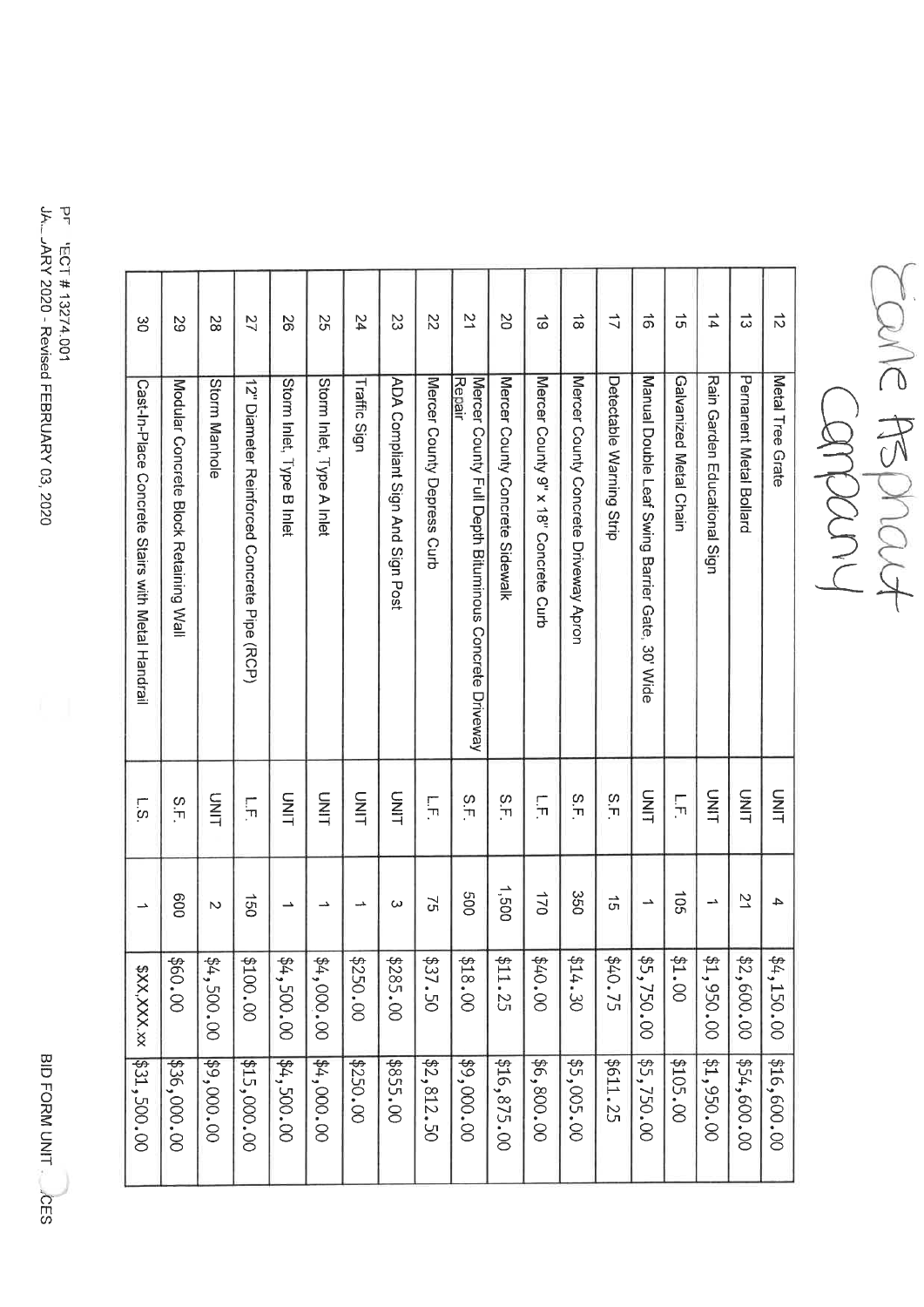BID FORM UNIT

PF 'ECT #13274.001 JA. JARY 2020 - Revised FEBRUARY 03, 2020

| \$850,213.13              |           |          |                 | <b>Total Base Bid Amout:</b>                   |                         |
|---------------------------|-----------|----------|-----------------|------------------------------------------------|-------------------------|
| \$23,000.00               | XX,XXX,xx |          | <b>1</b>        | D.O.E.O. Electric Allowance No. 1              | ပ္ပ                     |
| \$XX,XXX.xx   \$73,000.00 |           |          | <u>ს:</u>       | Landscaping                                    | ယ္က                     |
| \$5,100.00                | \$85.00   | ဥ        | Γ,              | <b>Ornamental Fence</b>                        | $\approx$               |
| $$3,225.00$ \$25,800.00   |           | $\infty$ | UNL             | <b>Brick Pier</b>                              | ယ္တ                     |
| \$24,650.00               | \$29.00   | 098      | ς.<br>Γ.        | <b>Brick Pavers</b>                            | ပ္ပ<br>ဟ                |
| \$68,250.00               | \$10.50   | 009'9    | $\frac{1}{1}$   | Concrete Sidewalk                              | 34                      |
| \$131,250.00              | \$5.25    | 25,000   | ς.<br>Γ.        | Full Depth Bituminous Concrete Parking Surface | ξ                       |
| \$3,656.25                | \$29.25   | 125      | Ş               | Six 18" Concte Curb                            | $\stackrel{\sim}{\sim}$ |
| \$19,875.00               | \$26.50   | 092      | $\frac{1}{\pi}$ | Depressed Curb                                 | $\approx$               |

Earle Rephaut

1. Total Bid Amount

 $$850,213.13$ 

Eight hundred fifty thousand two hundred thirteen dollars & thirteen cents (Write Price in Words)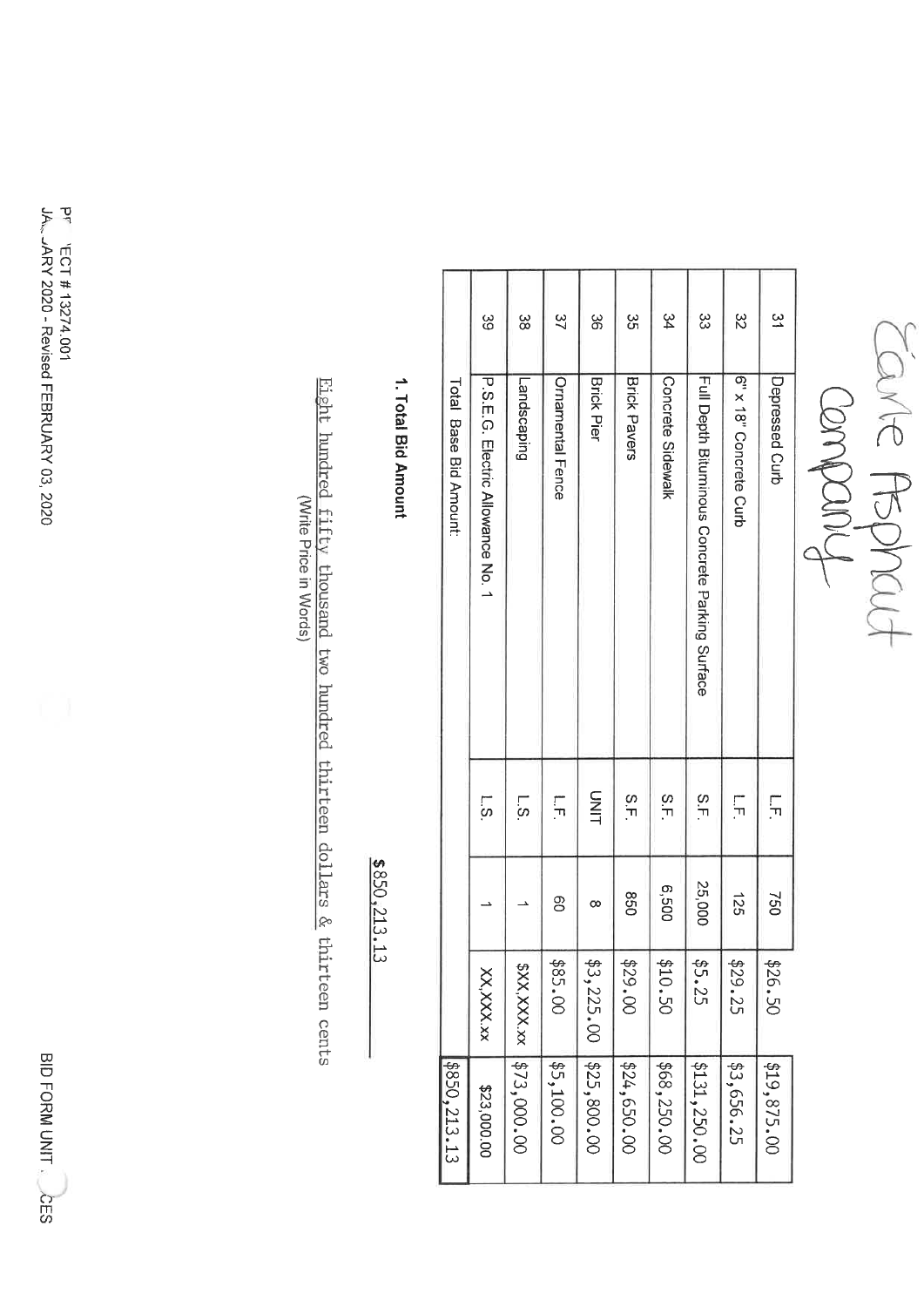## w Alternates<sup>1</sup>

|        | ADD-ALTERNATE "A" Ornamental Fence                                                                                          |               |     |                  |                            |
|--------|-----------------------------------------------------------------------------------------------------------------------------|---------------|-----|------------------|----------------------------|
|        | Ornamental Fence                                                                                                            | $\frac{1}{1}$ | 175 | 00.1884          | 1414,700.00                |
|        |                                                                                                                             |               |     |                  |                            |
|        | ADD-ALTERNATE "B" 40' High Fiberglass Flag Pole                                                                             |               |     |                  |                            |
| R<br>Z | 140 High Fiberglass Flag Pole                                                                                               | S<br>Sil      |     |                  | $88,100.00$   \$16, 200.00 |
|        | * The Contractor will be responsible for reviewing the specification section 01 23 00 - Alternates for detailed information |               |     |                  |                            |
|        | The signee acknowledges that the distribution of the distribution of the Add-alternate item                                 |               |     |                  | B1 Hay be added to Darking |
|        | ang Entrance Plaza Improviments at Hetzel Park total base bid price at the City of Trenton                                  |               |     | sole discretion. |                            |

| <b>Title</b><br>Manager of Engineering | TV Cooper, PE | and Entrance Plaza Improviments at Hetzel Park total base bid price at the City of Trenton sole discretion. | The signed acknowledges that the botal price of each task listed in the and the pdd-aller and the polar signed acknowledges and $\mu$ | 40' High Fiberglass Flag Pole<br>* The Contractor will be responsible_for reviewing the specification section 01 23 00 - Alternates for detailed informatio<br>* The Contractor will be responsible_for reviewing the specification | 40' High Fiberglass Flag Pole |
|----------------------------------------|---------------|-------------------------------------------------------------------------------------------------------------|---------------------------------------------------------------------------------------------------------------------------------------|-------------------------------------------------------------------------------------------------------------------------------------------------------------------------------------------------------------------------------------|-------------------------------|
|                                        |               |                                                                                                             |                                                                                                                                       |                                                                                                                                                                                                                                     | <b>UNIT</b>                   |
|                                        |               |                                                                                                             |                                                                                                                                       |                                                                                                                                                                                                                                     |                               |
| Date February 13, 2020                 |               |                                                                                                             |                                                                                                                                       |                                                                                                                                                                                                                                     |                               |
|                                        |               |                                                                                                             | be added to Parking                                                                                                                   |                                                                                                                                                                                                                                     |                               |

### **Notes**

prior to construction of such work. No payment shall be made for any unauthorized work Allowances will only be used for work directed by the Engineer. All work paid under the allowance must be authorized by the Engineer

provided in the Contract Documents. purpose of comparison of Bids, and final payment for all Unit Price Bid items will be based on actual quantities provided, determined as and will control in the awarding of the contract. Bidder acknowledges that estimated quant ties are not guaranteed, and are solely for the It is understood that the Total Price for the entire contract stated by the undersigned in the schedule is based on the estimated quantities

It is further understood that the following procedure will be used to correct numerical discrepancies found in the BID SCHEDULE:

the Total Price so as to attain conformity with said Unit Price before the contract is executed If it is found that the written Total Price for the entire contract is found to have been incorrectly computed, then changes will be made to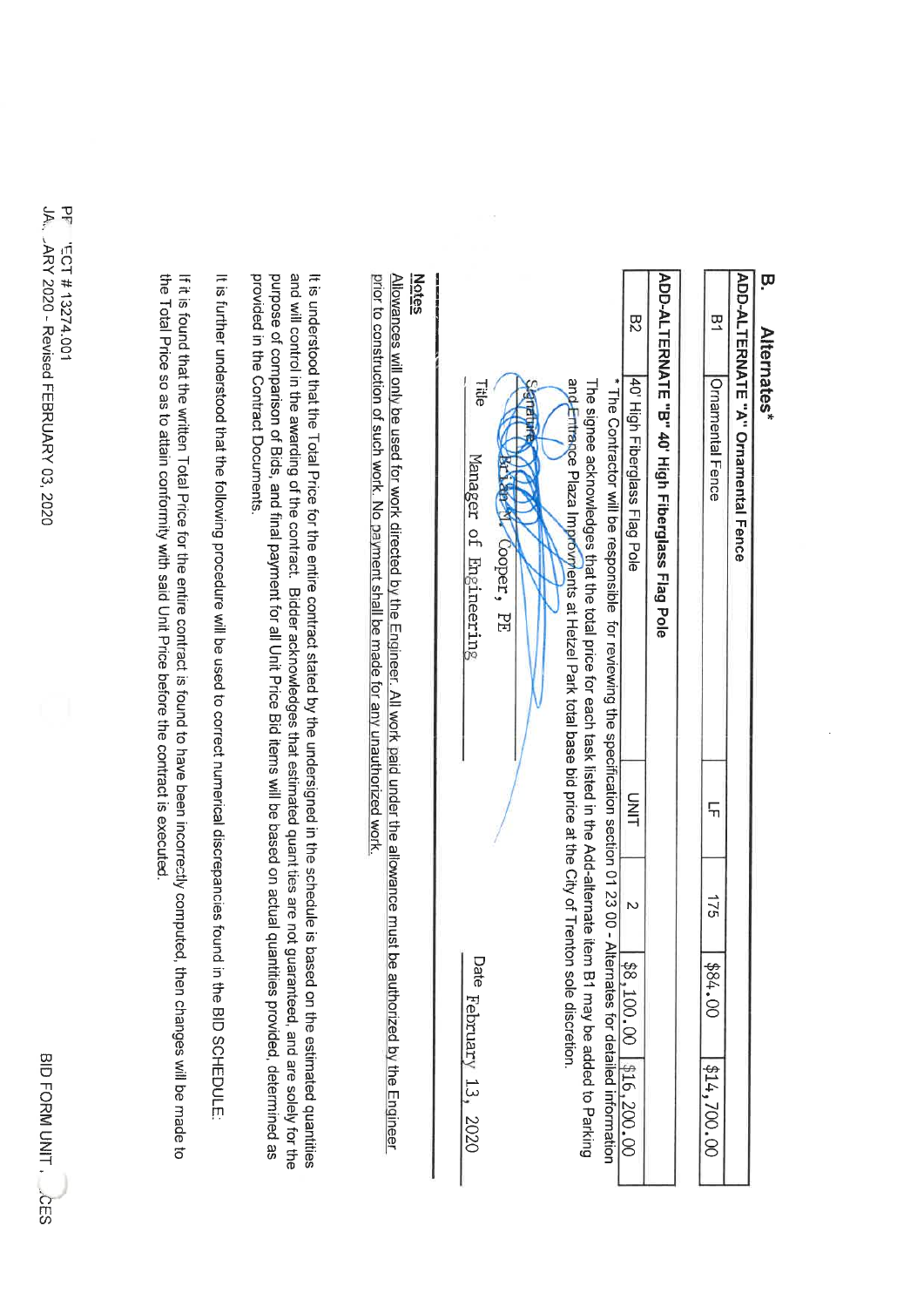City of Trenton Hetzel Field Pool Parking Lot, BID2020-13 February 13, 2020

### **SUBCONTRACTORS**

Freshcrete Masonry 82 Colonial Court Galloway, NJ 08205 Telephone: (609) 594-7021 Fax: (609) 228-6105 Trade: Concrete License No. N/A

National Fence Systems Inc. 1033 Route One Avenel, NJ 0700 Telephone: (732) 636-5600 Fax: (732) 636-5605 Trade: Fence & Guiderail License No. N/A

Wetlands, Inc. 569 N. Midland Avenue Saddle Brook, NJ 07663 Telephone: (201) 265-1099 Fax: (201) 857-0543 Trade: Landscaping & Tree Removal License No. N/A

> LC Equipment, Inc. 394 Rte. 49, Box 595 Tuckahoe, NJ 08250 Telephone: (609) 628-1800 Fax: (609) 628-1987 Trade: Signs License No. N/A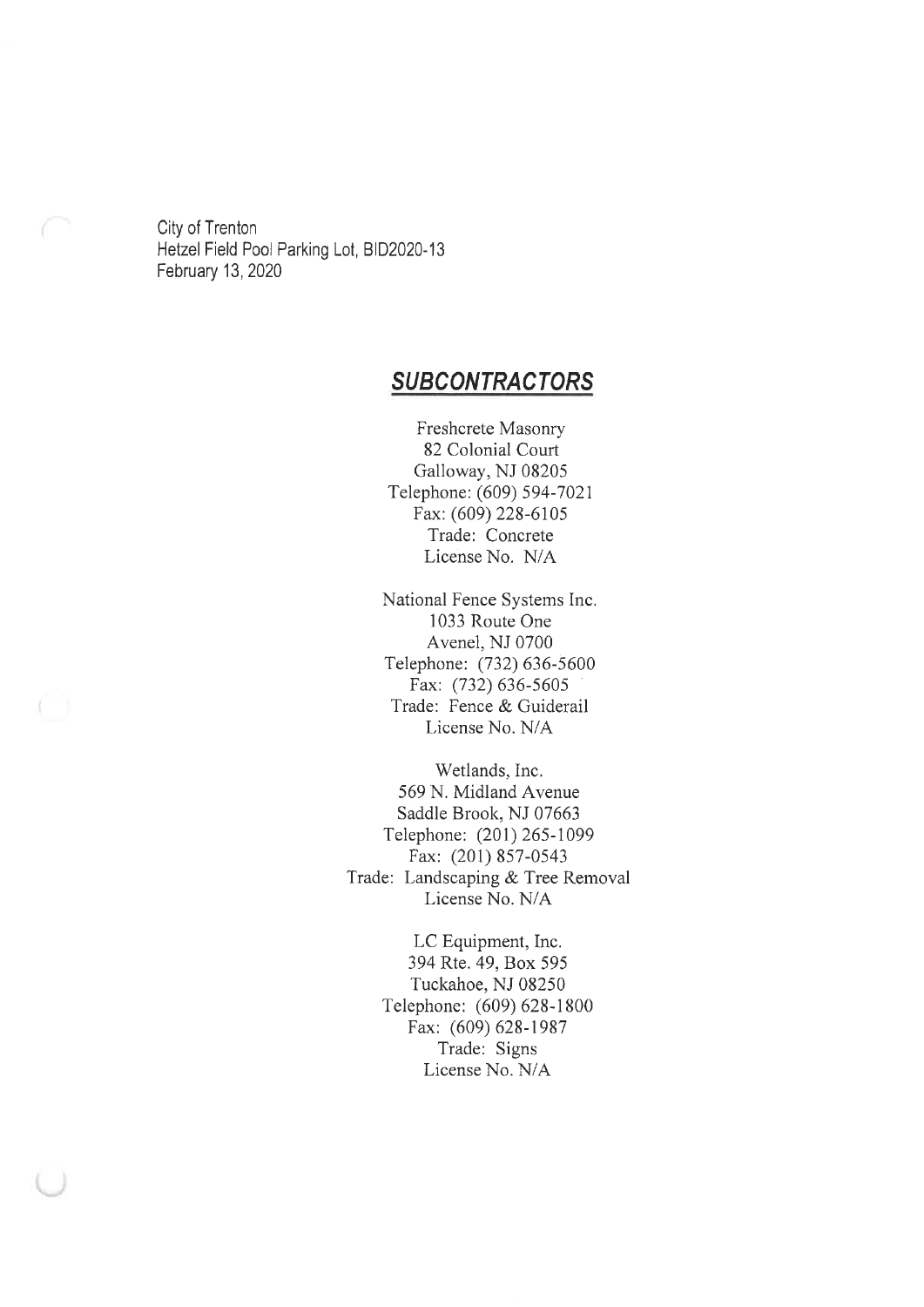Dan Swayze & Son 2351 Waldheim Avenue Scotch Plains, NJ 07076 Telephone: (908) 789-1336 Fax: (908) 789-7232 Trade: Striping License No. N/A

Pure Soil Technologies, Inc. 655 S. Hope Chapel Road Jackson, NJ 08527 Telephone: (732) 308-1113 Fax: (732) 657-9230 Trade: Recycling License No. N/A

O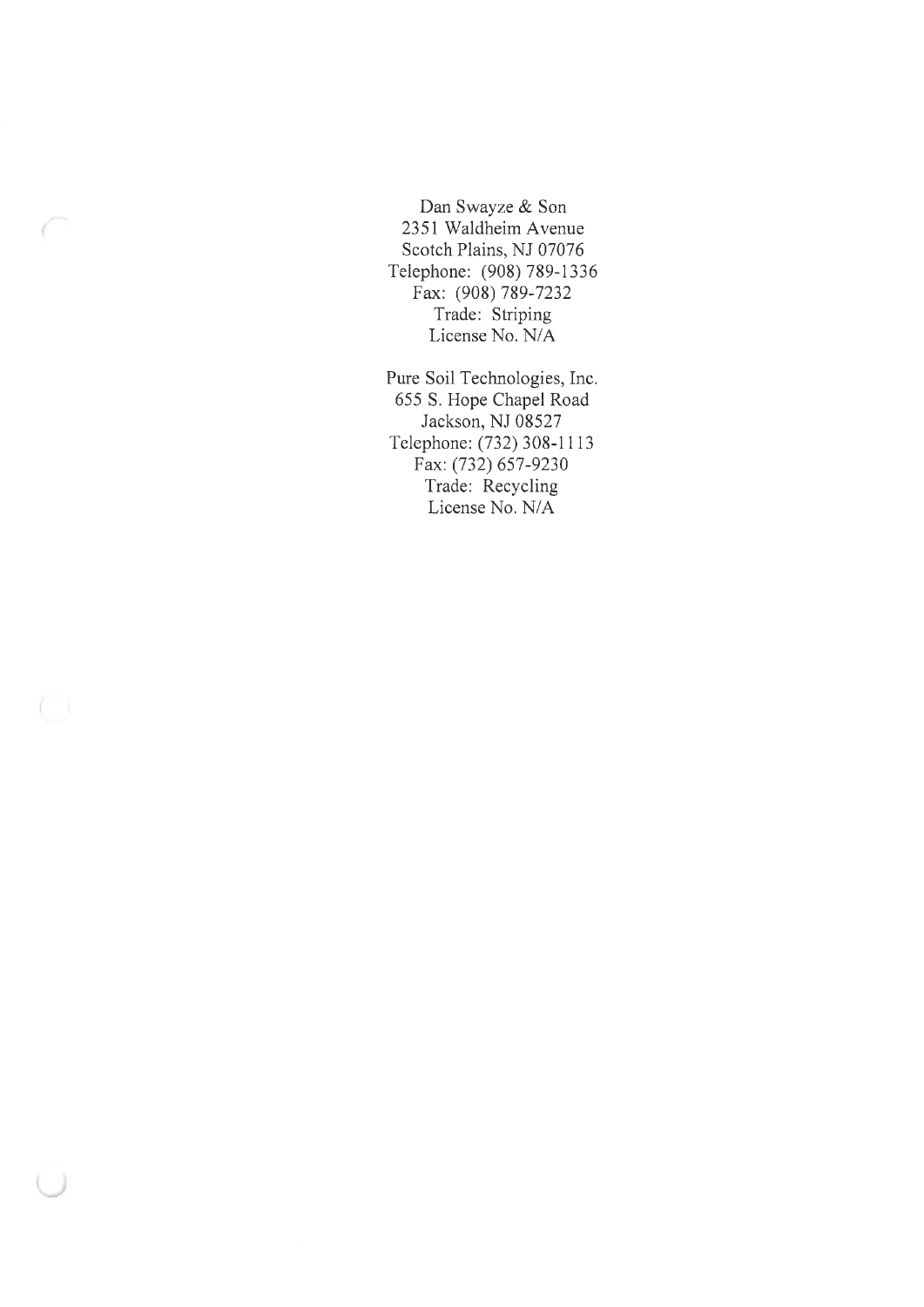| 胡       |
|---------|
| ÷<br>o. |
| L<br>õ  |
| O<br>لى |



CITY OF TRENTON, MERCER COUNTY, NEW JERSEY **HETZEL FIELD POOL PARKING LOT BID FORM - UNIT PRICES** 190 NORTH OLDEN AVE.

# BID SCHEDULE:

specifications. The Contractor is responsible for the construction of all items shown on the plans and/or indicated within the project Manual The undersigned proposes to furnish all labor, equipment and materials as indicated below and as outlined in the plans and/or unless identified as "By Others".

| <b>TOTAL PRICE</b>                    | only<br>www                                                                                                                          | $\frac{30,000000}{5000,00}$ units             |                                |                                             | $85.00$ $17.0000$ or other | 3.250.00              | 500.00 1:50000                | 760.00            | <b>DOGE'I</b>         | 3,5000017,50000         | 1,85000 5.55000             |
|---------------------------------------|--------------------------------------------------------------------------------------------------------------------------------------|-----------------------------------------------|--------------------------------|---------------------------------------------|----------------------------|-----------------------|-------------------------------|-------------------|-----------------------|-------------------------|-----------------------------|
| <b>UNIT PRICE</b>                     | \$XX,XXX.xx                                                                                                                          | \$XX, XXX.xx                                  |                                |                                             |                            | 250                   |                               | 50.00             | 00.551                |                         |                             |
| ESTIMATE<br>QUANTITY                  |                                                                                                                                      |                                               |                                | 1500                                        | 200                        | 1,300                 |                               | $\frac{5}{1}$     | $\cong$               | မာ                      | 6                           |
| <b>MEASURE</b><br>UNIT                | زہ<br>آ                                                                                                                              | ဟ<br>—                                        | s<br>Li                        | $\sum_{i=1}^{n}$                            | ن<br>ت                     | ن<br>آب               | <b>UNIT</b>                   | ن<br>تــ          | <b>UNL</b>            | <b>UNIT</b>             | <b>UNIT</b>                 |
| <b>PTION</b><br><b>SECTION DESCRI</b> | per the construction<br>Site Demolition - includes moblization and all demoliton<br>required to complete the project as<br>documents | Measures<br>Soil Erosion and Sediment Control | Site Preparation And Earthwork | Off-site Disposal of Historic fill material | <b>Timber Guide Rail</b>   | Parking Area Striping | ADA Compliant painted markers | Stop Bar, 1' Wide | Traffic Arrow Marking | <b>Ornamental Bench</b> | Ornamental Trash Receptacle |
| BID ITEM #                            |                                                                                                                                      | $\mathbf{\sim}$                               | ω                              | 4                                           | မာ                         | ဖ                     |                               | ထ                 | ω                     | $\frac{1}{2}$           |                             |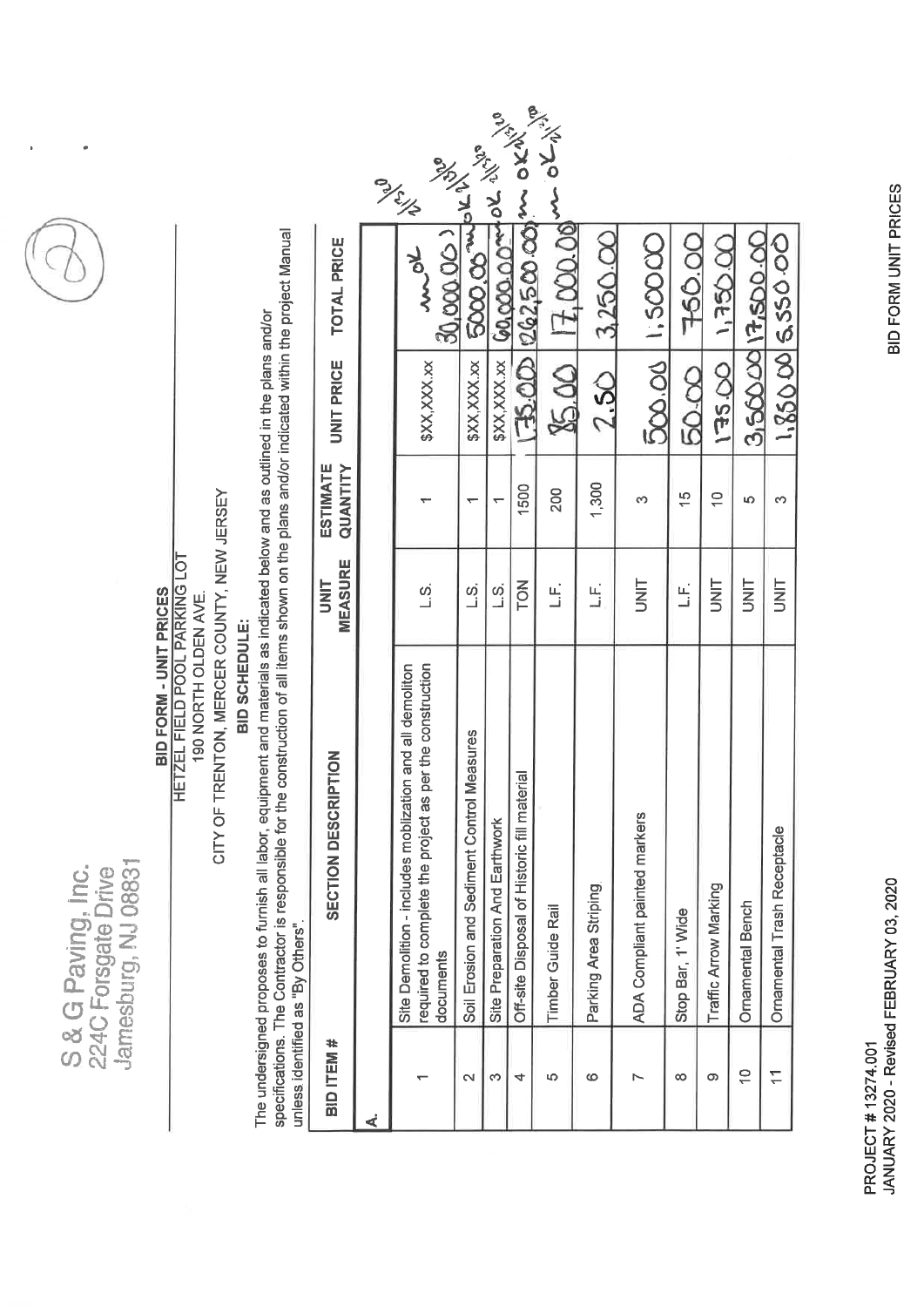| ۰<br>×<br><b>VIII</b> | ×               |      |
|-----------------------|-----------------|------|
| x<br>d<br>c           |                 | ars. |
| ٥<br>ä<br>C           | <b>Telestic</b> |      |

 $\begin{array}{c} \begin{array}{c} \begin{array}{c} \end{array} \end{array} \end{array}$ 

|                     |                          |                                          |                        |                                                 |                          |                                       |                                         |                                |                                                                 |                            |                                     |                 |                           |                           |                                             |                               |                                       | antal Ro                                          |  |
|---------------------|--------------------------|------------------------------------------|------------------------|-------------------------------------------------|--------------------------|---------------------------------------|-----------------------------------------|--------------------------------|-----------------------------------------------------------------|----------------------------|-------------------------------------|-----------------|---------------------------|---------------------------|---------------------------------------------|-------------------------------|---------------------------------------|---------------------------------------------------|--|
| 2,500.00110,000.000 | w ok<br>1.80000137.800.0 | <b>BOXLING</b><br><b>70971</b><br>50,001 | 6,8250C<br>65.00       | 3.500001.500.00                                 | 675.00<br>45.00          | 5,250. <b>CC</b><br>15.00             | <b>DHH S</b><br>32.00                   | <b>2005E'81</b><br>12 SO       | 3,250.CC<br>S<br>S                                              | $2.400$ OK<br>32.00        | 450.001.350.00                      | 450.00 450.00   | 2,500.00 2,500.00         | 3,000.00 3,000.00         | 11,250.00<br>75.00                          | $16.400$ $\infty$<br>3.200.00 | 25.200.0O<br>42.00                    | LOLDO OOM<br>\$XX, XXX.xx                         |  |
| 4                   | $\overline{\mathbf{c}}$  | $\overline{\phantom{0}}$                 | 105                    |                                                 | $\frac{5}{1}$            | 350                                   | 170                                     | 1,500                          | 500                                                             | 75                         | က                                   | ᅮ               |                           |                           | 150                                         | $\mathbf{\tilde{c}}$          | 600                                   |                                                   |  |
| $rac{1}{5}$         | <b>SINT</b>              | UNIT                                     | $\mathbb{E}$           | <b>SIMI</b>                                     | : سا<br>دی               | ن<br>ون                               | ن<br>نا                                 | ι<br>δ                         | :<br>تە                                                         | $\mathbb{E}$               | <b>SINT</b>                         | i<br>S          | <b>SINU</b>               | <b>UNL</b>                | ЕÍ.                                         | iz<br>S                       | ີນ.<br>ທີ່                            | زی<br>نــا                                        |  |
| Metal Tree Grate    | Pernanent Metal Bollard  | Rain Garden Educational Sign             | Galvanized Metal Chain | Manual Double Leaf Swing Barrier Gate, 30' Wide | Detectable Warning Strip | Mercer County Concrete Driveway Apron | Curb<br>Mercer County 9" x 18" Concrete | Mercer County Concrete Sidewal | Mercer County Full Depth Bituminous Concrete Driveway<br>Repair | Mercer County Depress Curb | ă<br>ADA Compliant Sign And Sign Po | Traffic Sign    | Storm Inlet, Type A Inlet | Storm Inlet, Type B Inlet | 12" Diameter Reinforced Concrete Pipe (RCP) | Storm Manhole                 | Modular Concrete Block Retaining Wall | Cast-In-Place Concrete Stairs with Metal Handrail |  |
| $\frac{2}{3}$       | ίä,                      | $\overline{4}$                           | $\frac{6}{1}$          | $\frac{6}{5}$                                   | 17                       | $\frac{8}{1}$                         | ë                                       | 20                             | $\overline{2}$                                                  | 22                         | $\mathbb{S}^2$                      | $\overline{24}$ | 25                        | 82                        | 27                                          | 28                            | 29                                    | 30                                                |  |

BID FORM UNIT PRICES

PROJECT # 13274.001<br>JANUARY 2020 - Revised FEBRUARY 03, 2020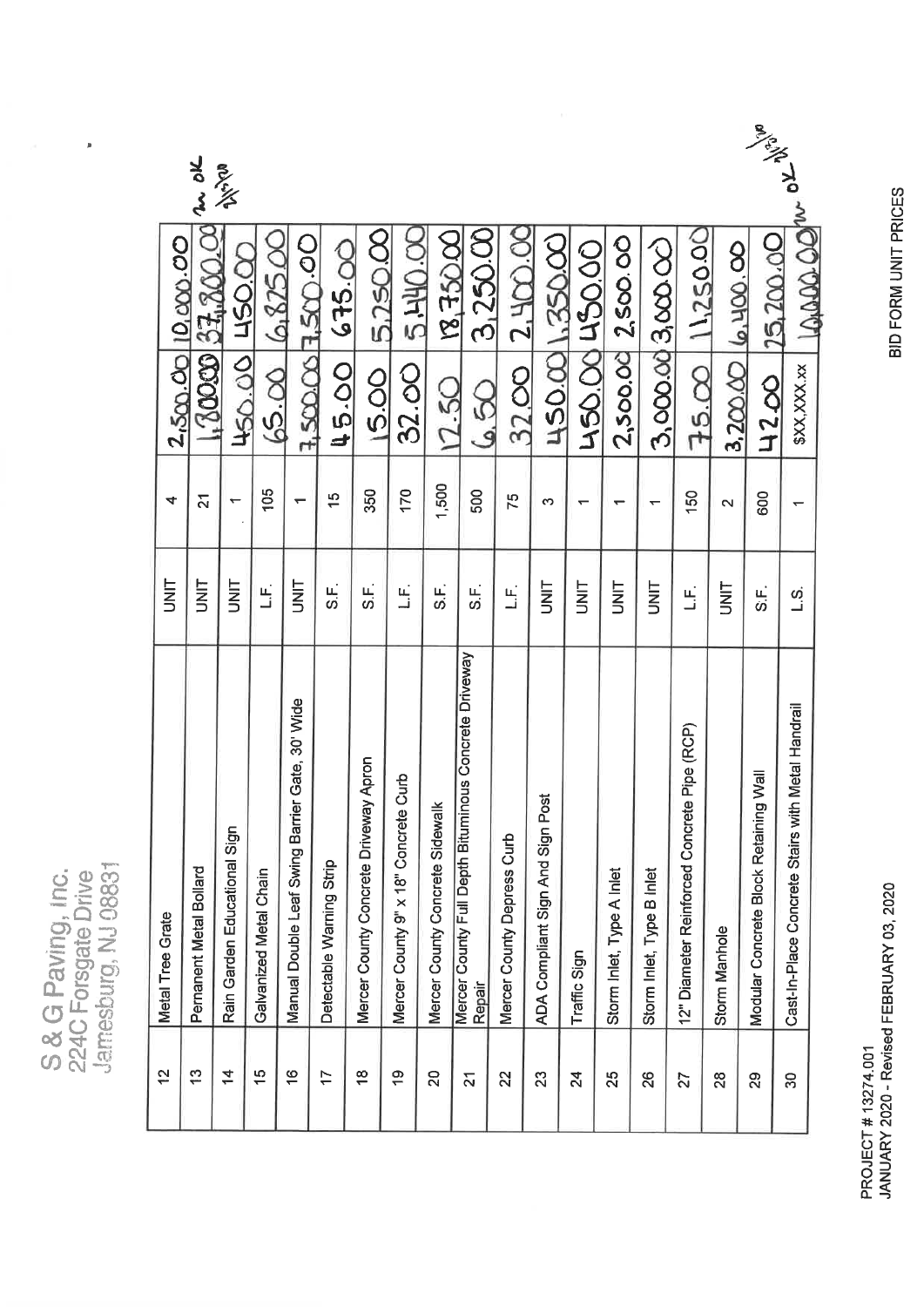BID FORM UNIT PRICES

**PROJECT # 13274.001<br>JANUARY 2020 - Revised FEBRUARY 03, 2020** 

|                | 14,000,00              | <u>187,500.00</u>                                  | 87.50000          | 23, ROCC            |                       |                         | 500000         | \$23,000.00                       |                              |
|----------------|------------------------|----------------------------------------------------|-------------------|---------------------|-----------------------|-------------------------|----------------|-----------------------------------|------------------------------|
| 32.00 24.00000 | 32.00                  | <b>7.50</b>                                        | 13.50             | 28.00               | 00000198100000        | $225.00$ $  0.50$ 00    | \$XX,XXX.xx    | XX, XXX. xx                       |                              |
| 750            | 125                    | 25,000                                             | 6,500             | 850                 | œ                     | 8                       |                |                                   |                              |
| .<br>آ         | .<br>ن                 | <u>မ</u><br>တ                                      | ட்<br>ഗ           | ⊥.<br>ທີ່           | I<br>I<br>I<br>I<br>I | ن<br>أ                  | <u>က်</u><br>၂ | ഗ്<br>_i                          |                              |
| Depressed Curb | 6" x 18" Concrete Curb | oncrete Parking Surface<br>Full Depth Bituminous C | Concrete Sidewalk | <b>Brick Pavers</b> | <b>Brick Pier</b>     | <b>Ornamental Fence</b> | Landscaping    | P.S.E.G. Electric Allowance No. 1 | <b>Total Base Bid Amount</b> |
| స్             | ಜ                      | 33                                                 | ಸ                 | 33                  | 86                    | 57                      | ထွ             | တ္တ                               |                              |

1. Total Bid Amount

Nine hundred severing severations eight hundred forty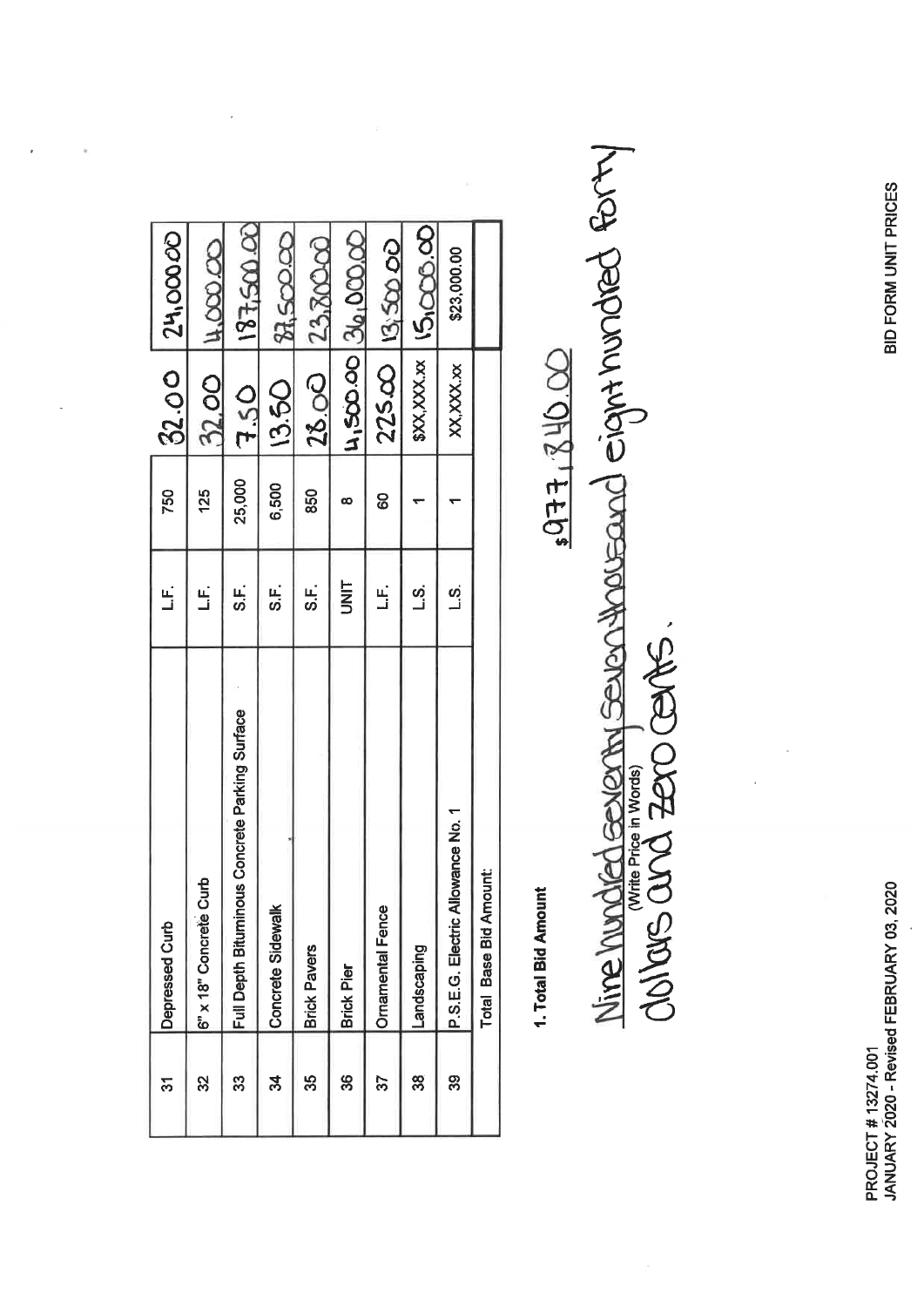|                                                                 |                          |                                    | 175<br>出                     |                                                 | ξ<br>$\overline{\epsilon}$<br>N<br><b>UNIT</b>  | * The Contractor will be responsible for reviewing the specification section 01 23 00 - Alterhates for detailed information<br>The signee acknowledges that the total price for each task listed in the Add-alternate item B1 may be added to Parking<br>5000 00 10.000<br>and Entrance Plaza Improvments at Hetzel-Park total base bid price at the City of Trenton sole discretion. | $\boldsymbol{\omega}$<br>Date | Allowances will only be used for work directed by the Engineer. All work paid under the allowance must be authorized by the Engineer | and will control in the awarding of the contract. Bidder acknowledges that estimated quantities are not guaranteed, and are solely for the<br>It is understood that the Total Price for the entire contract stated by the undersigned in the schedule is based on the estimated quantities<br>purpose of comparison of Bids, and final payment for all Unit Price Bid items will be based on actual quantities provided, determined as | It is further understood that the following procedure will be used to correct numerical discrepancies found in the BID SCHEDULE: | If it is found that the written Total Price for the entire contract is found to have been incorrectly computed, then changes will be made to |
|-----------------------------------------------------------------|--------------------------|------------------------------------|------------------------------|-------------------------------------------------|-------------------------------------------------|---------------------------------------------------------------------------------------------------------------------------------------------------------------------------------------------------------------------------------------------------------------------------------------------------------------------------------------------------------------------------------------|-------------------------------|--------------------------------------------------------------------------------------------------------------------------------------|----------------------------------------------------------------------------------------------------------------------------------------------------------------------------------------------------------------------------------------------------------------------------------------------------------------------------------------------------------------------------------------------------------------------------------------|----------------------------------------------------------------------------------------------------------------------------------|----------------------------------------------------------------------------------------------------------------------------------------------|
| S & G Paving, Inc.<br>Jamesburg, NJ 0883<br>224C Forsgate Drive | Alternates*<br><u>ന്</u> | ADD-ALTERNATE "A" Ornamental Fence | <b>Ornamental Fence</b><br>运 | ADD-ALTERNATE "B" 40' High Fiberglass Flag Pole | 40' High Fiberglass Flag Pole<br>B <sub>2</sub> | Signature                                                                                                                                                                                                                                                                                                                                                                             | CH<br>Title                   | prior to construction of such work. No payment shall be made for any unauthorized work.<br><b>Notes</b>                              | provided in the Contract Documents.                                                                                                                                                                                                                                                                                                                                                                                                    |                                                                                                                                  | the Total Price so as to attain conformity with said Unit Price before the contract is executed.                                             |

 $\mathbf{r}$ 

 $\bar{t}$